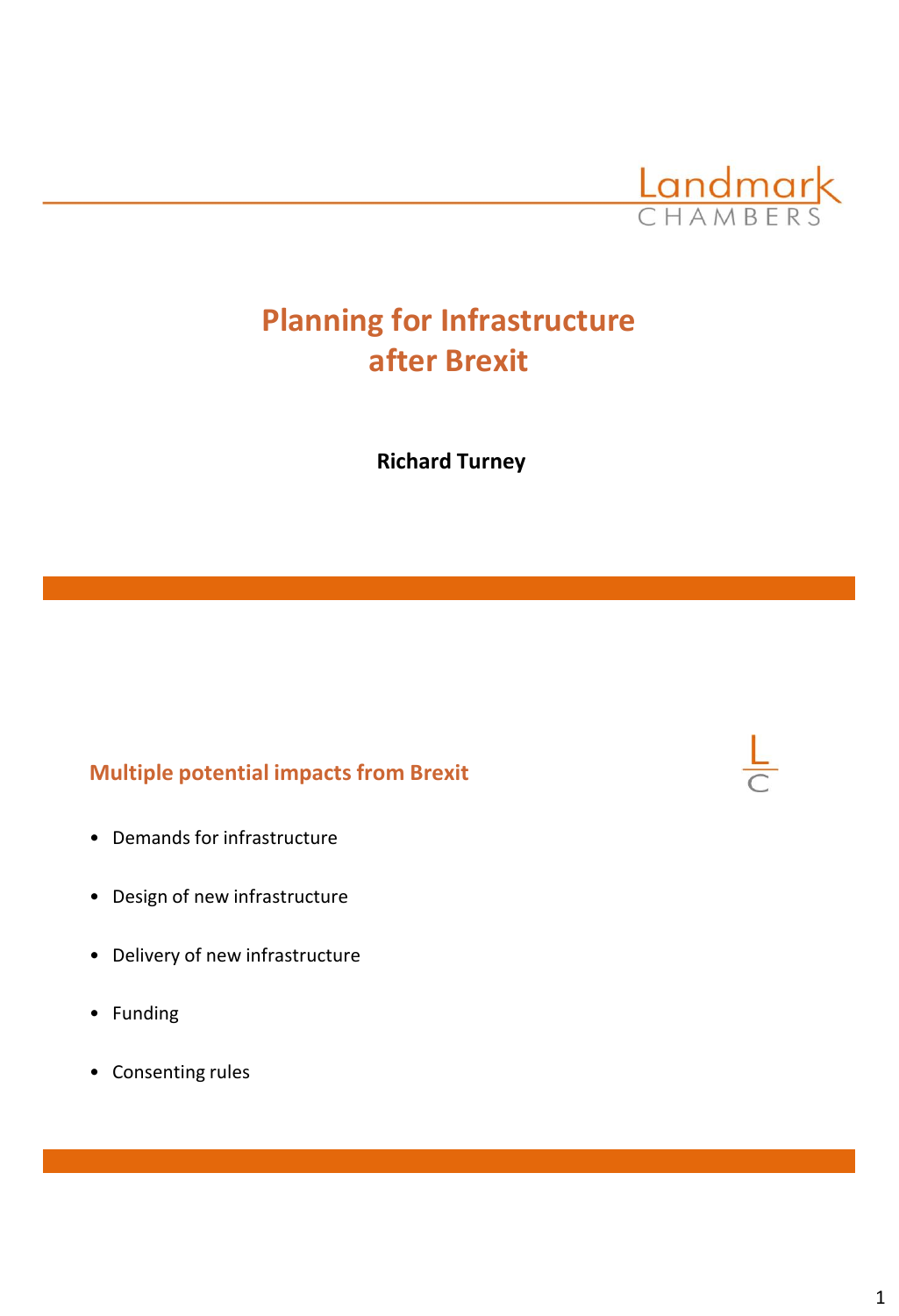## **Current position?**

- Negotiating position still unclear beyond transitional period
- 25 Year Environment Plan carefully avoids EU rules
	- Seeks to embed "environmental net gain" in infrastructure schemes
- Industrial Strategy

## **Energy**

- Membership of single energy market
	- Potentially greater investment in domestic production
- Investment in interconnectors
- Northern Ireland
- EU Emissions Trading Scheme

 $\frac{\mathsf{L}}{\mathsf{C}}$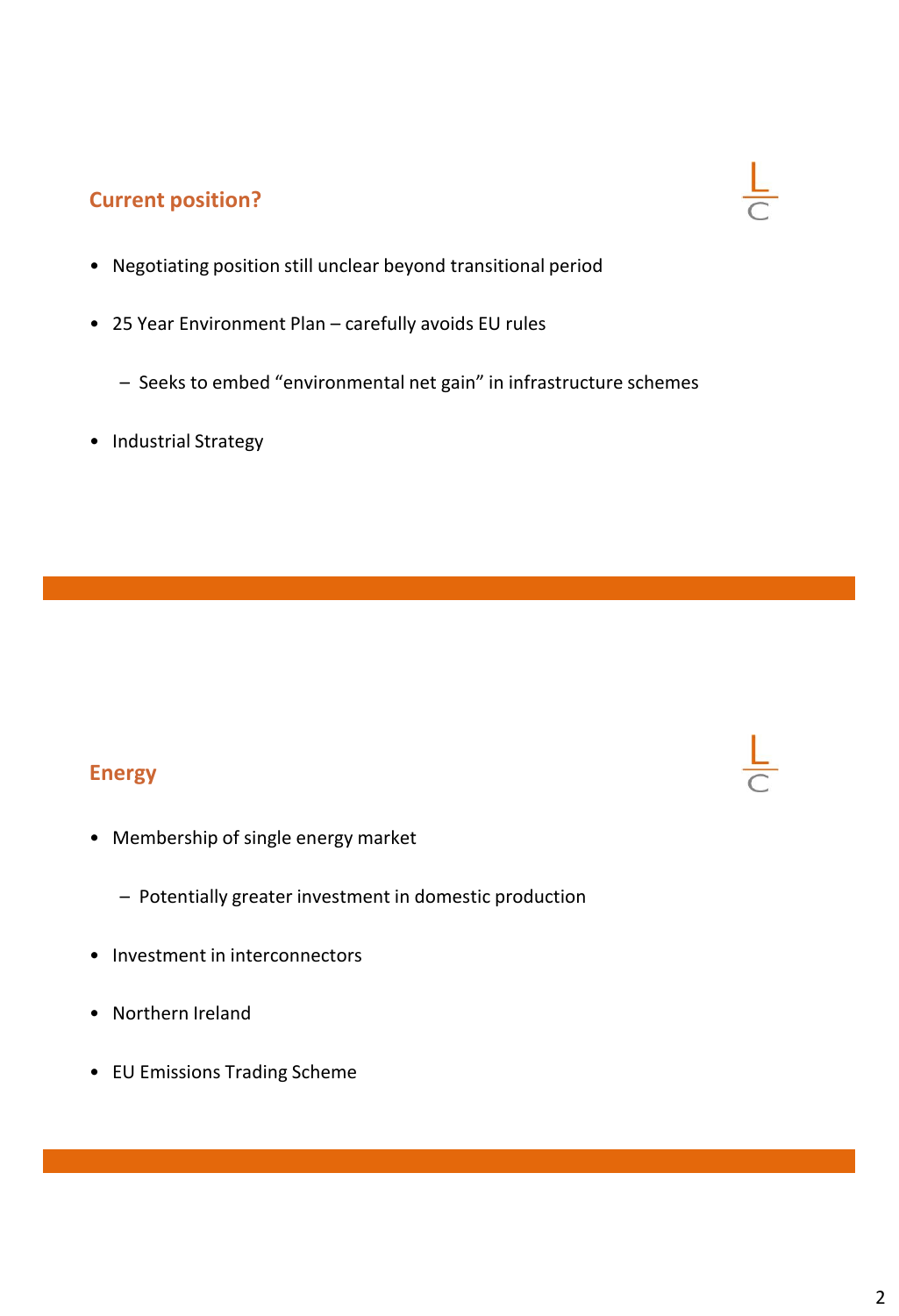#### **Water**



- Water Framework Directive
	- Not mentioned in 25 Year Plan
	- Key driver for design of water infrastructure
	- Catchment based approach? See NIC
- 25 Year Plan suggests "large new infrastructure"
- European Investment Bank £700m investment in TTT

#### **Waste**

- Waste Framework Directive and Landfill Directive key drivers of waste infrastructure
- Pressure to change the (expensive) landfill avoidance arrangements after Brexit?
- 25 Year Plan seeks to "improve management of residual waste" including through changes to EfW plants (heat networks, reduced CO2)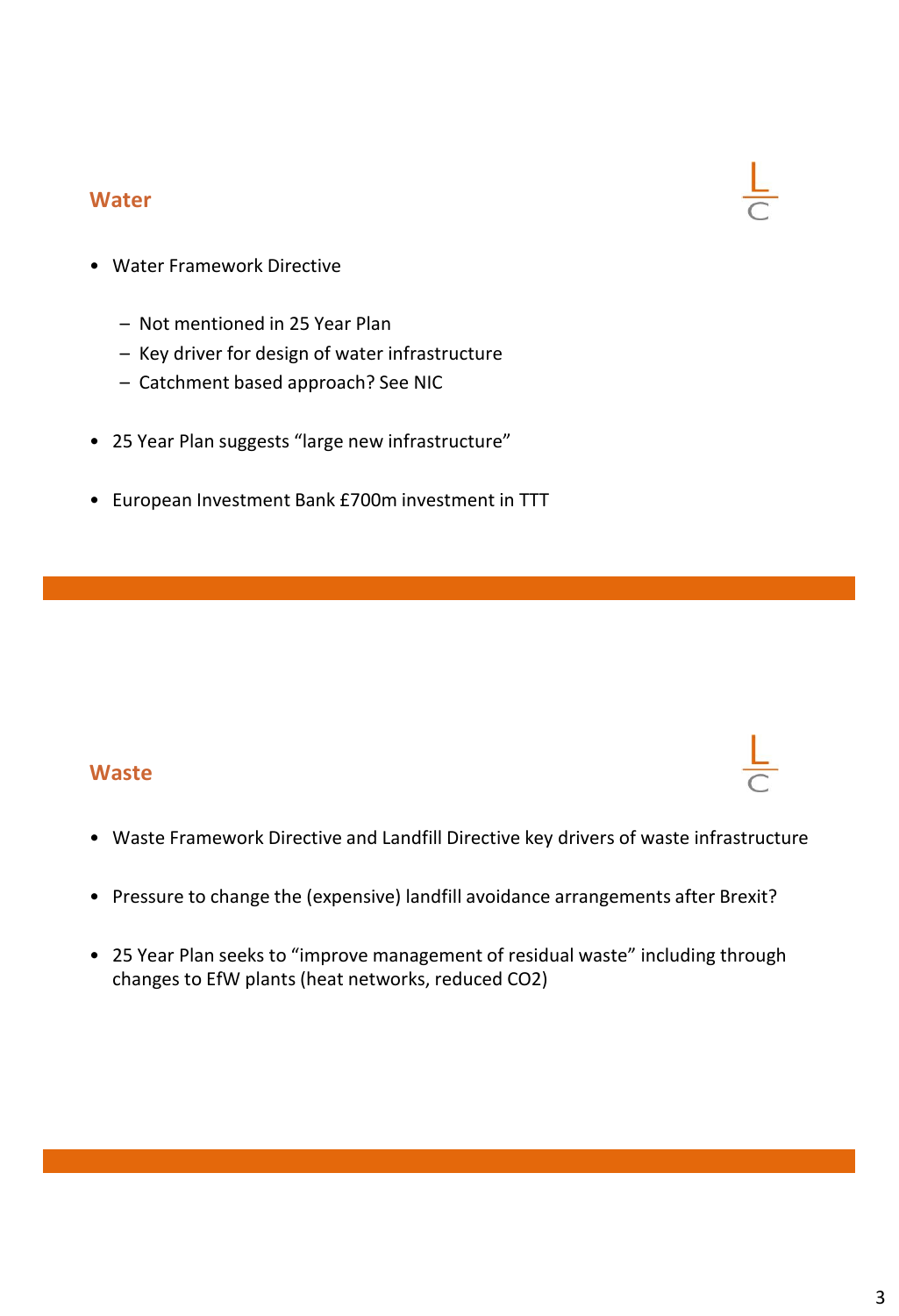### **Transport**

- Impact on demand? Hub functions; port capacity
- Impact on technical standards e.g. TSIs for train network
- Funding from EIB (e.g. Merseyrail train fleet)

#### **Consenting process**

- Impacts dependent on how the "rules of the game" change in respect of SEA/EIA/Habitats/WFD
- Note that Planning Act 2008 is essentially geared for compliance with EU environmental law:
	- Centrality of ES
	- "Rochdale envelope" (*R. v Rochdale MBC Ex p. Milne (No.2)* [2001] Env. L.R. 22
	- Approach to amendments